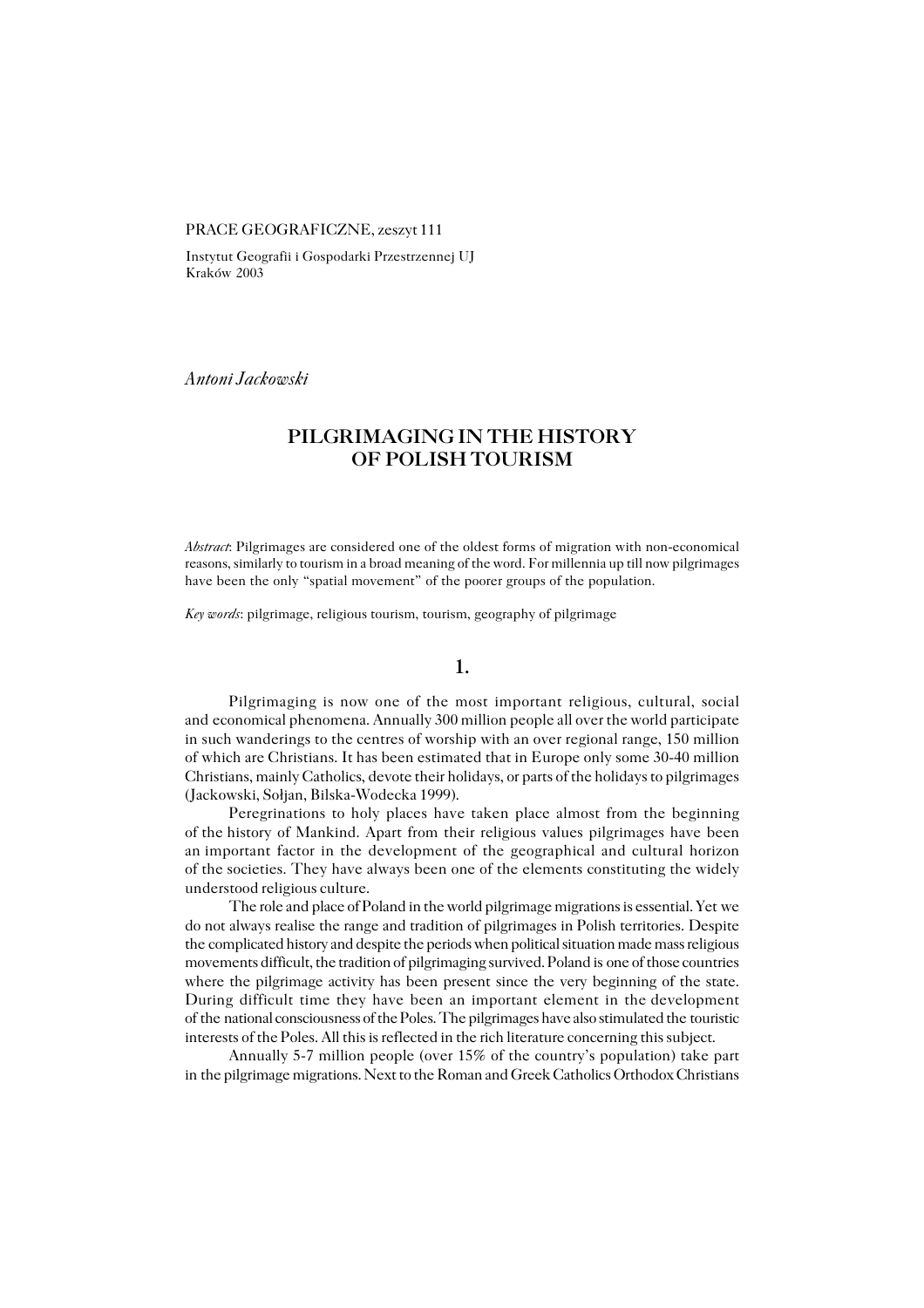and Muslims go on pilgrimages. In the past members of the Jewish communities used to go on pilgrimages as well and in the period of Partitions also the Polish Protestants. The Poles are now 5% of all pilgrimaging Christians in the world and over  $20\%$  in Europe (Jackowski, Sołjan, Bilska−Wodecka 1999).

In Poland there are over 500 pilgrimage sanctuaries (shrines), the majority ofwhich (98%) belongs to the Roman Catholic Church. Within the Catholic centres those of Marian cult prevail – about 430, 200 of which have crowned images or figures of the Holy Virgin.

**2.**

Pagan centres have gradually been destroyed or have disappeared in the course of the expansion of Christianity on Polish territories. And although local pagan rites had still been present for a period of time, the main centres were eradicated.

The beginnings of Christian pilgrimages can be connected to the martyrdom of St. Adalbert in 997 and to the pilgrimage of Otto III in 1000 to his tomb in Gniezno.

In the Polish territories the cult of the hermits was somehow 'parallel' to the cult of St. Adalbert. Saint Andrew Świerad (Andrzej Świerad) (d. ca 1034) active in (among others) Tropie n/ Dunajcem was one of the most famous Polish eremites.

The relics and tombs of people who died in the opinion of holiness were visited by many pilgrims what was caused by the cult popular in the Middle Ages. Among the unusual personalities of the early period of Polish Christianity some were worshipped in a special way. St. Stanisław bishop and martyr, St. Jadwiga of Silesia, St. Kinga and Queen Jadwiga should be mentioned first of all. Despite the fact the the cult of those saints survived until now the "climax" of the cult was observed in the Middle Ages and at the beginning of the Renaissance.

Cracow has always been the main centre of the cult of St. Stanisław of Szczepanów. The first holiday after the canonisation of the Holy Martyr on 8 May 1254 was celebrated in a very solemn way. Thousands of pilgrims from both Poland, Bohemia and Hungary came for this famous "Cracow gathering". It was an event with great importance for consciousness of the national unity in the difficult period of the division of Poland into several kingdoms. Since the canonisation of St. Stanisław Cracow has for long become the most important religious cult centre with a national range. In 1434 Władysław Warneńczyk started the tradition of pedestrian pilgrimages of the Polish kings from theWawel castle to Skałka, taking place one day before their coronation celebrations.

The climax of the pilgrimaging in Cracow took place in the 15<sup>th</sup> century when there were 17 *loca sacra* in the city (Witkowska 1984).

The 15th century Cracow is called "Felix saeculorum Cracoviae" what W. Schenk connects to the fact that there were six people active in Cracow at that time who later died in the opinion of holiness – Jan Kanty, Izajasz Boner, Michał Giedroyć, Stanisław called the Silent, Szymon of Lipnica and Stanisłąw Kazimierczyk (Schenk 1979). Numerous pilgrims visited also the places connected to the cult of Jacek Odrowąż, Salomea, Jan Prandota and Queen Jadwiga. The cult of the holy queen (canonised in1997) started almost immediately after her death in 1399.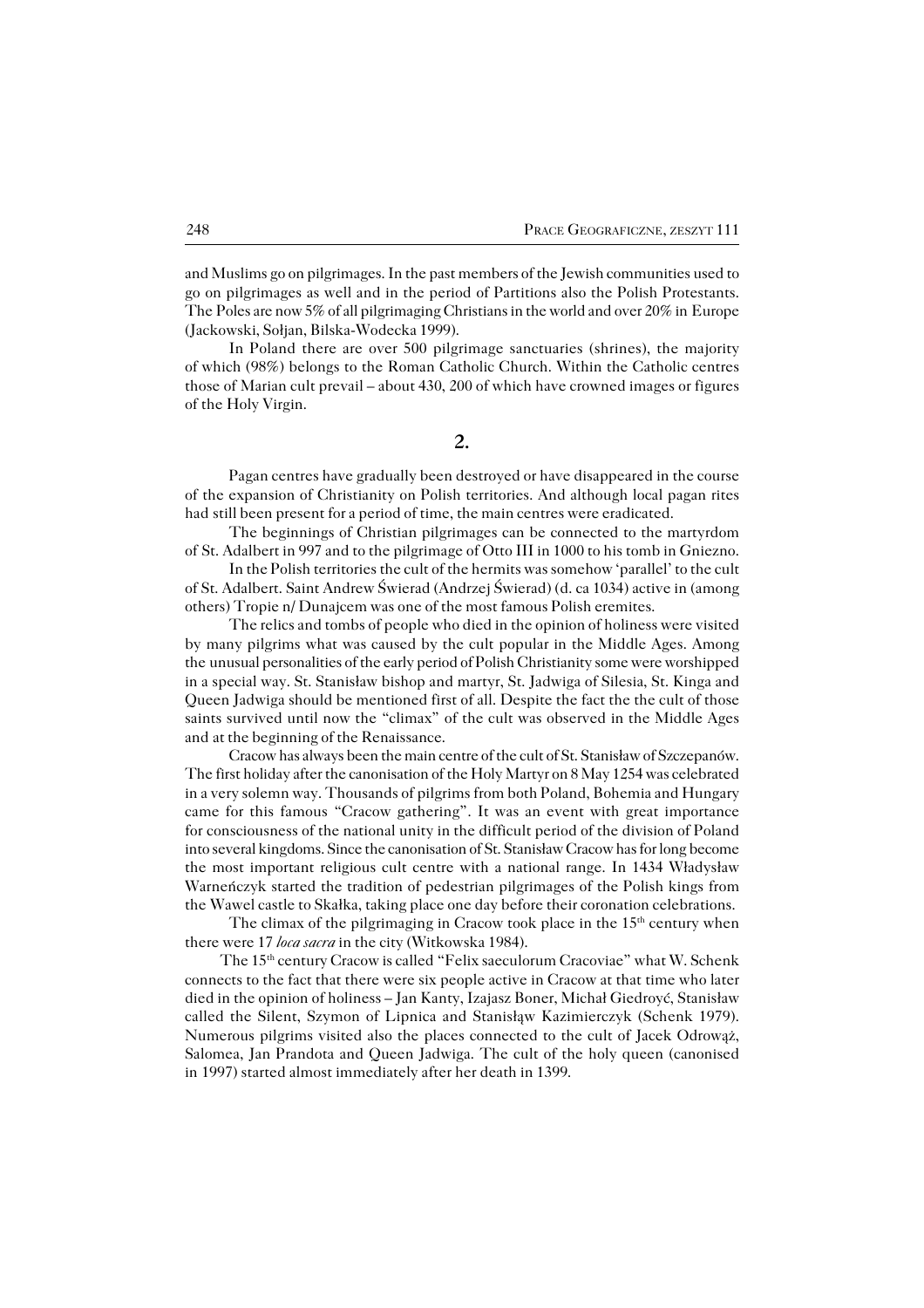Among the religious cult centres of that time the sanctuaries with the relics of theHoly Cross played a very important role (at some point the most important). The most famous was Święty Krzyż which has been one of the main pilgrimage centres in Poland since 1655. The kings, lords as well as peasants coming from sometimes distant places in Poland used to pilgrimage to this sanctuary. Numerous miracles have been noted. Władysław Jagiełło was one of those who worshipped this place with special attention.

The cult of the Holy Virgin came to Poland together with Christianity. And from the very beginning this cult played an important role in the history of both our country and nation.

Marian cult and pilgrimages intensified after the Lwów vows of Jan Kazimierz taken on 1 April 1656 when he officially proclaimed The Holy Virgin the Queen ofPoland. It was a form of thanksgiving for the miraculous defence of Jasna Góra in1655, which among others made it possible for the king to return to the territory of the Commonwealth of Poland.

The historians agree that the Lwów vows started the state and national character of the Marian cult in Poland (Olszewski 1988). It was most intense during the period ofthe Partitions and in the most recent time during the communist period. Marian sanctuaries have always played an integrational role in the life of the Poles from different parts of the country and with various different social and professional status. It was manifested most of all during numerous pilgrimages.

The more intense development of Marian cult took place in the  $13<sup>th</sup>$  and 14th centuries. Together with that the number of centres with miraculous pictures of Our Lady increased. The location of the Paulinite Fathers together with the placement of themiraculous picture of Our Lady of Częstochowa in Jasna Góra (1382−1383) was certainly the turning point in this process. The more intense cult of miraculous pictures developed not earlier than in the 15<sup>th</sup> century and it was the most intense during the baroque era.

What should also be mentioned are the miraculous revelations and apparitions, which occur almost only in legends and stories. The Gietrzwałd Apparitions are the only Polish apparitions that had been approved by the Church.

The Apparitions of the Holy Virgin in Gietrzwałd took place in the period from 27 June until 16 September 1877. The range and fame of the Gietrzwałd apparitions covered almost the whole Europe and it even reached some non−European countries. Within a very short period of time Gietrzwałd became a well−known pilgrimage place where tens of thousands of pilgrims started to come. During over one hundred years anumber of miraculous cures happened in Gietrzwałd. Because of the Apparitions Gietrzwałd was called "Polish Lourdes".

The Apparitions alarmed the Prussian authorities. They considered them dangerous because of the increase of patriotism within the Poles they were supposed to have caused. And indeed the Poles felt encouraged by the apparitions of the Holy Virgin in Gietrzwałd. The Mother of God spoke to them not in German but in their own language that was then persecuted by the Prussians. The Apparitions played an important role in the history of Warmia. They are also considered the main cause of the national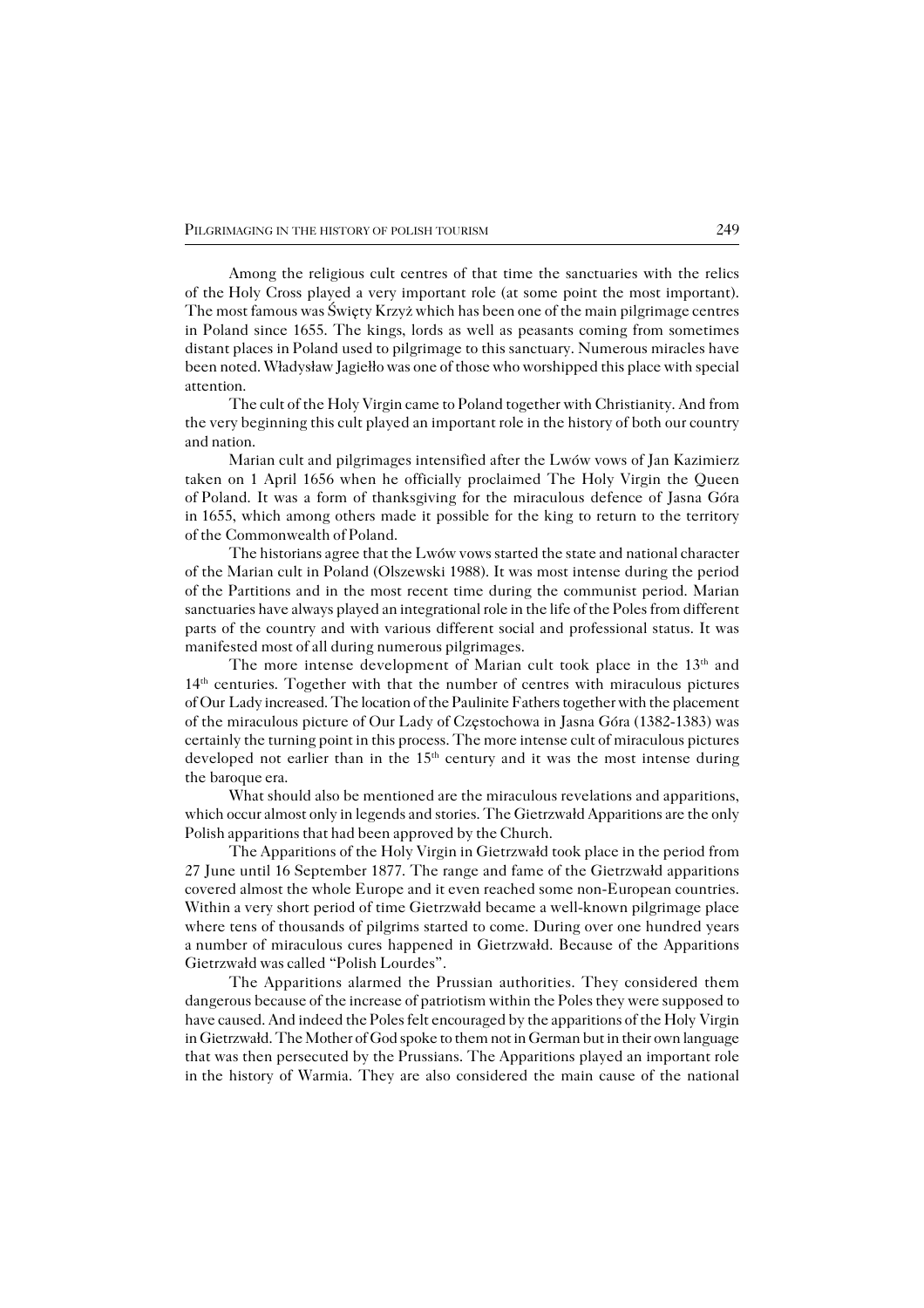awakening of the Poles from Warmia. Because of the Apparitions Gietrzwałd became the first and one of the most important centres of the Polish movement in the Warmia region (Studia Warmińskie 1997)<sup>1</sup>.

Group (parish) pilgrimages at big and small distances became a regular and common habit of all orders of society. Contemporary descriptions of the Polish territories as well as the literary sources confirm the popularity of the best known centres. The works of Jan Długosz (1415−1480) *Chorographia Regni Poloniae* (The Chorography of the Kingdom of Poland); Marcin Kromer (ca 1512−1589) *Polska czyli o położeniu, ludności, obyczajach, urzędach i sprawach publicznych Królestwa Polskiego księgi dwie* (Poland or About a Position, People and Customs, Public Offices and Public Affairs of the Kingdom of Poland, Two Books) (1575); or Szymon Starowolski (1588−1656) *Polska albo opisanie położenia Królestwa Polskiego* (Poland or a Description of the Position /Site/ of the Kingdom of Poland) (1632) deserve special attention. These authors notice a specific character of the pilgrimage places and their works are the major source material for the research of many centres of this kind. Next to these works there were also some attempts of a description of particular pilgrimage centres. It concerns most of all Jasna Góra (Piotr Rydzyński, Mikołaj Wilkowiecki z Wilkowiecka, Grzegorz z Sambora, Wespazjan Hieronim Kochowski).

Special publications were edited with the intention of the pilgrims. Today they would be classified as touristic. They were "guide books" about the sanctuaries with miraculous pictures all over the country (Pruszcz 1662) or in particular places. Among the latter two city guides describing the churches of Cracow (P.H. Pruszcz 1603) and 1647) are worth mentioning. At that time also Jasna Góra had already had some experience in the literature of this kind. Other centres with similar 17<sup>th</sup> century descriptions are as follows: Kalwaria Zebrzydowska (1618, 1669), Sierpc (1652), Bardo Śląskie (1655), Czerwińsk (1682). In the 18<sup>th</sup> century most of the religious cult centres had guides of this kind.

Some sanctuaries had a considerably big range of influence. Some of them played an important role in the integrational process of various social, national and religious groups. This phenomenon was observed both during the period of independent Commonwealth of Poland and during the Partitions. Centres in the Eastern boundaries of Poland played a very specific role.

In the 17<sup>th</sup> century the Warmia "łosiery" (votive pilgrimages) emerged. They flourished in the  $18<sup>th</sup>$  and especially  $19<sup>th</sup>$  centuries.

Already then the religious cult centres (not only Marian ones) played an important role in the creation of various customs [customary and cultural role]. Pilgrimaging provided an opportunity for widening up interests as well as for the acquaintance with different environments, regions and places. A person who never visited a holy place or never went on a longer pilgrimage was considered and informally called "simpleton".

From the beginning of the 17<sup>th</sup> century calvaries became popular pilgrimage places. The cult of the Passion of Christ soon started to be connected with the cult of the Mother of God.

<sup>&</sup>lt;sup>1</sup> Concerning the 100 years anniversary of the Apparitions of the Holy Virgin i Gietrzwałd.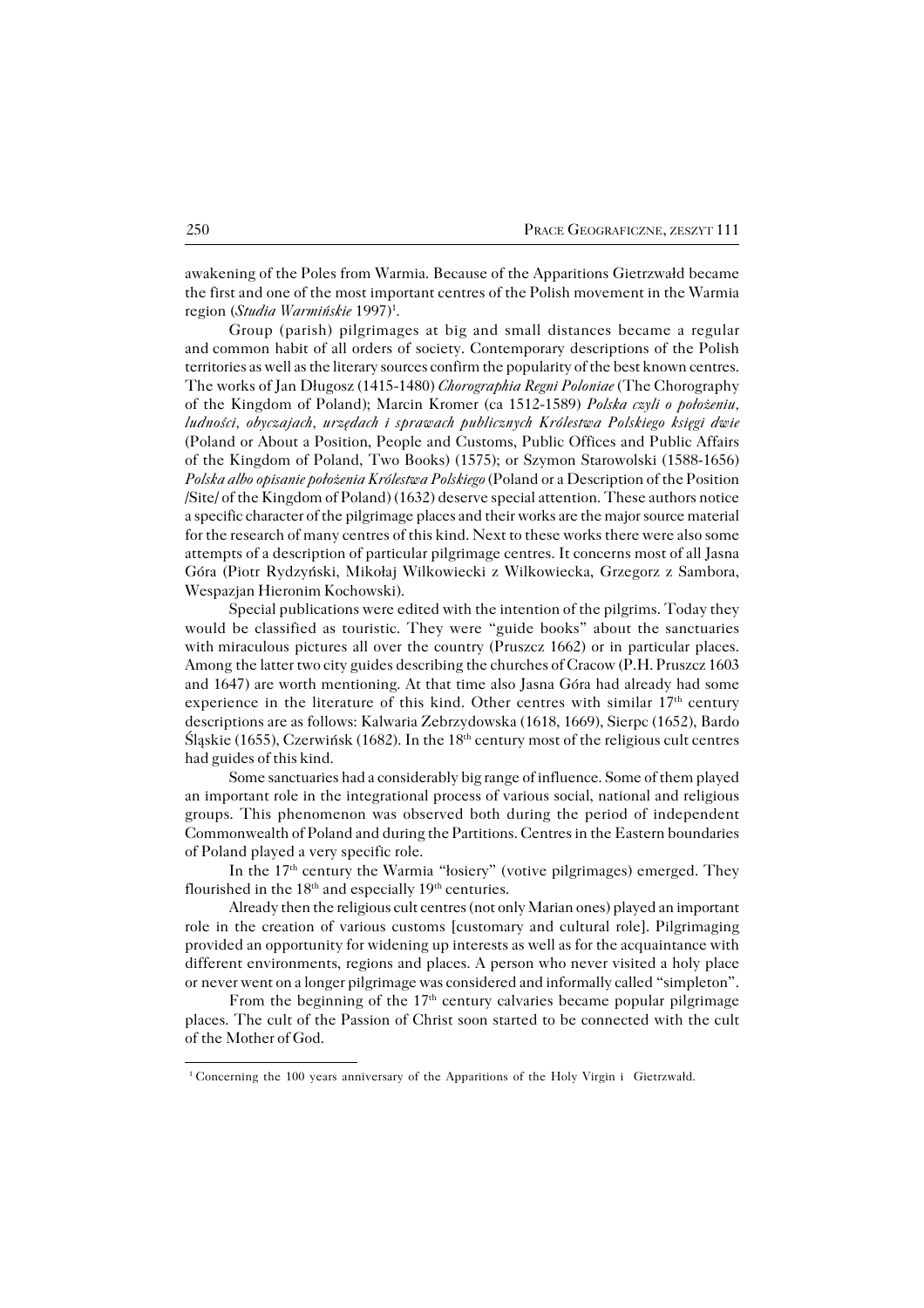Coronations of miraculous pictures of the Holy Virgin became popular religious celebrations. The first such coronation in Poland was the coronation of Our Lady of Częstochowa (1717). It was also the first ever coronation of a picture of the Holy Virgin beyond Rome. In the 18<sup>th</sup> century 29 coronations took place. Such events usually gathered tens sometimes even hundreds of thousands of pilgrims. Due to the Partitions of Poland the coronations ceased to take place for nearly 80 years.

Towards the end of the 18<sup>th</sup> century a significant decline in the pilgrimage movement could be observed. It was a result of the political social and economical situation caused by the Partitions (from 1772 on) and the loss of independence. Very often the political changes of borders decided about the future of particular sanctuaries.

A. Witkowska states that the Partitions, together with a division of the territory ofPoland into [other countries] dismembered the sacred space marked by the Marian *loca sacra* (Witkowska 1995).

The vast majority of centres of the Marian cult (yet not only Marian!) integrated communities on both local and regional as well as supra regional or even international scale (e.g. Jasna Góra). Those centres played an important role in the process of integration of the nation against the religious or social differences.

At the turn of the  $19<sup>th</sup>$  and  $20<sup>th</sup>$  centuries the main pilgrimage centre of the Kingdom of Poland (as well as of the whole territory of Poland) was Jasna Góra; of Silesia – Piekary Śląskie, Góra Świętej Anny, Wambierzyce, Bardo Śląskie; Galicia – Kalwaria Zebrzydowska, Sokal, Stara Wieś, Kalwaria Pacławska, Kraków, Tuchów, Kochawina, Borek Stary; Warmia – Gietrzwałd and Święta Lipka; Kaszuby – Wejherowo; the Wilno region – Ostra Brama and Troki. Jasna Góra was the centre of the all−Polish character yet Gietrzwałd, Kalwaria Zebrzydowska and Wilno welcomed pilgrims from the whole territory of Poland as well.

The Silesian centres played an important though now underestimated role at the turn of the 19<sup>th</sup> and 20<sup>th</sup> centuries, especially Piekary Śląskie and Góra Świętej Anny. Piekary Śląskie have then become a Polish religious, patriotic and educational centre of the Upper Silesia (Górny Śląsk). The popularity of the centre increased after the calvary had been built in the years 1862–1896. The calvary was founded by the people of Silesia, especially the miners and steelworkers. An active pilgrimage movement toGóra Świętej Anny was observed every year. Góra Świętej Anny was visited by a few tens of thousands of pilgrims, the majority of which (about 65% of the total number) were pilgrims from the Silesian region.

The Polish Country−Lovers' Society (Polskie Towarzystwo Krajoznawcze) founded in 1906 played an important role in the popularisation of many of the religious cult centres. The main purpose of the society were the excursions and trips also to the pilgrimage places. Aleksander Janowski was a great propagator of those wanderings. Mieczysław Orłowicz was also one of the main figures in the developing touristic and geographic movement at the beginning of the 20<sup>th</sup> century. In the period of 1906-1954 he published over 100 guides and over 100 touristic descriptions of various regions of Poland, with a lot of attention to the religious cult centres (also the less known ones). The pilgrimages were written of in the touristic periodicals. They were as follows (in chronological order): *Przyjaciel Ludu* (1834−1849), *Wędrowiec* (1863−1906, 1911−1912),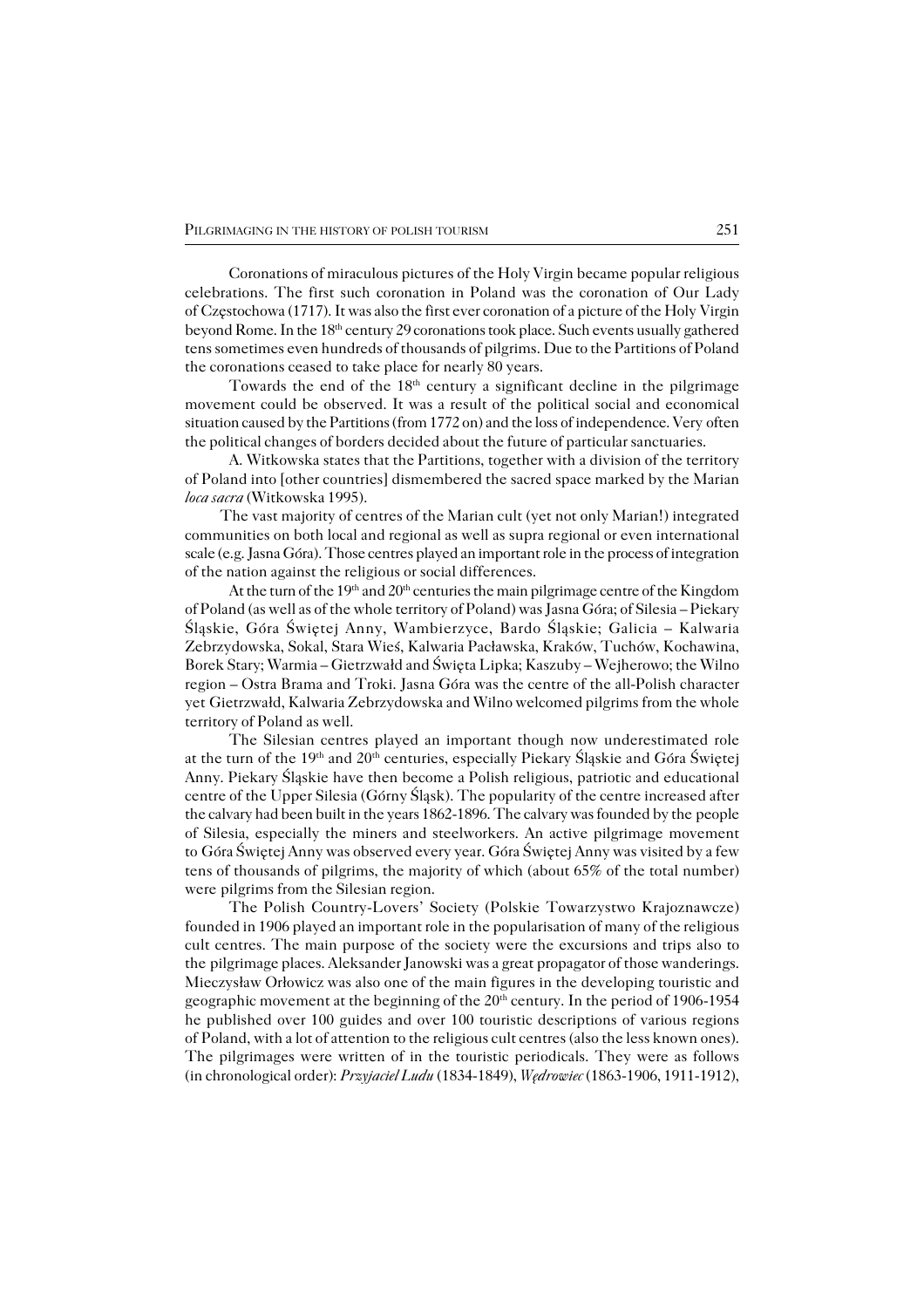*Ziemia* (1910−1950), *Orli Lot* (1920−1950), *Przegląd Turystyczny* (1925−1934), *Wiadomości Krajoznawcze i Turystyczne* (1930−1935), *Przegląd Krajoznawczy* (1932−1933, 1937−1938), *Z bliska i z daleka* (1933−1939), *Turyzm Polski* (1938−1939). The subject was also presented in numerous regional papers (Jackowski 1979).

The Regaining of Independence in 1918 widened up the spatial range of difficult during the Partition period pilgrimage migrations. Transportation system changed as well. Railway became more and more popular. Organised foreign pilgrimage groups (mainly of Polish emigrants) began to come.

Jasna Góra was the centre with the biggest number of pilgrims, yet other centres played an equally significant role: Wilno, Kalwaria Zebrzydowska, Tuchów, Górka Duchowna, Kalwaria Pacławska, Troki, Dąbrówka Kościelna. In many small previously unknown sanctuaries a revival of pilgrimage movement was observed as well.

Pilgrimages in the Warmia region encountered more difficulties especially after the plebiscite of 1921. Yet the Polish *łosiery* to Gietrzwałd continued and they survived until 1940. In the period between the wars both Gietrzwałd and Święta Lipka remained important centres of Marian cult for the inhabitants of the Eastern Prussia and for the Polish emigrants in Germany.

Jasna Góra was still the main pilgrimage centre of the country. The biggest number of pilgrims came for the religious celebrations (especially 15 and 16 August and 8September). For the celebration of the 550 years Jubilee (1932) over 700 thousand pilgrims visited the sanctuary. The climax of the pilgrimages took place in 1938 (about 1 million people).

In the discussed period Jasna Góra was a centre of international while Kalwaria Zebrzydowska and Wilno (Ostra Brama) – of European range. Marian cult began then tolose its polycentric character and became more monocentric with the centre inCzęstochowa.

Liga Popierania Turystyki (the Tourist Support League) (founded in 1935) played an important role in the development of pilgrimage movement in the mid−war period. One of the achievements of this organisation was the opening of the so−called "popular pilgrimage trains" ("pociągi popularne pielgrzymkowe") to Częstochowa, Kalwaria Zebrzydowska, Piekary Śląskie and Wilno. Next to the popular trains the League organised also the "mass pilgrimage tourism" ("masowa turystyka w zakresie pątnictwa"), organising transport, accommodation and catering. One of the main investments of the League was the "pilgrim house" ("dom dla pątników") in Częstochowa (Jackowski 1996).

The outbreak of the World War II together with the Nazi occupation, and in the East the Soviet occupation, resulted in the decline/decrease of the mass pilgrimage movement. Yet despite the difficulties pilgrims in small groups or individually still visited the sanctuaries.

After 1945 the pilgrimage movement in Poland underwent various phases: from the development right after the war, through a considerable decline in the 1950s and 60s until a rapid development around the middle 1970s.

Due to territorial changes in Poland there were now centres of religious cult that used to be outside of the country before the war (e.g. Góra Świętej Anny, Gietrzwałd, Święta Lipka, Bardo Śląskie, Wambierzyce).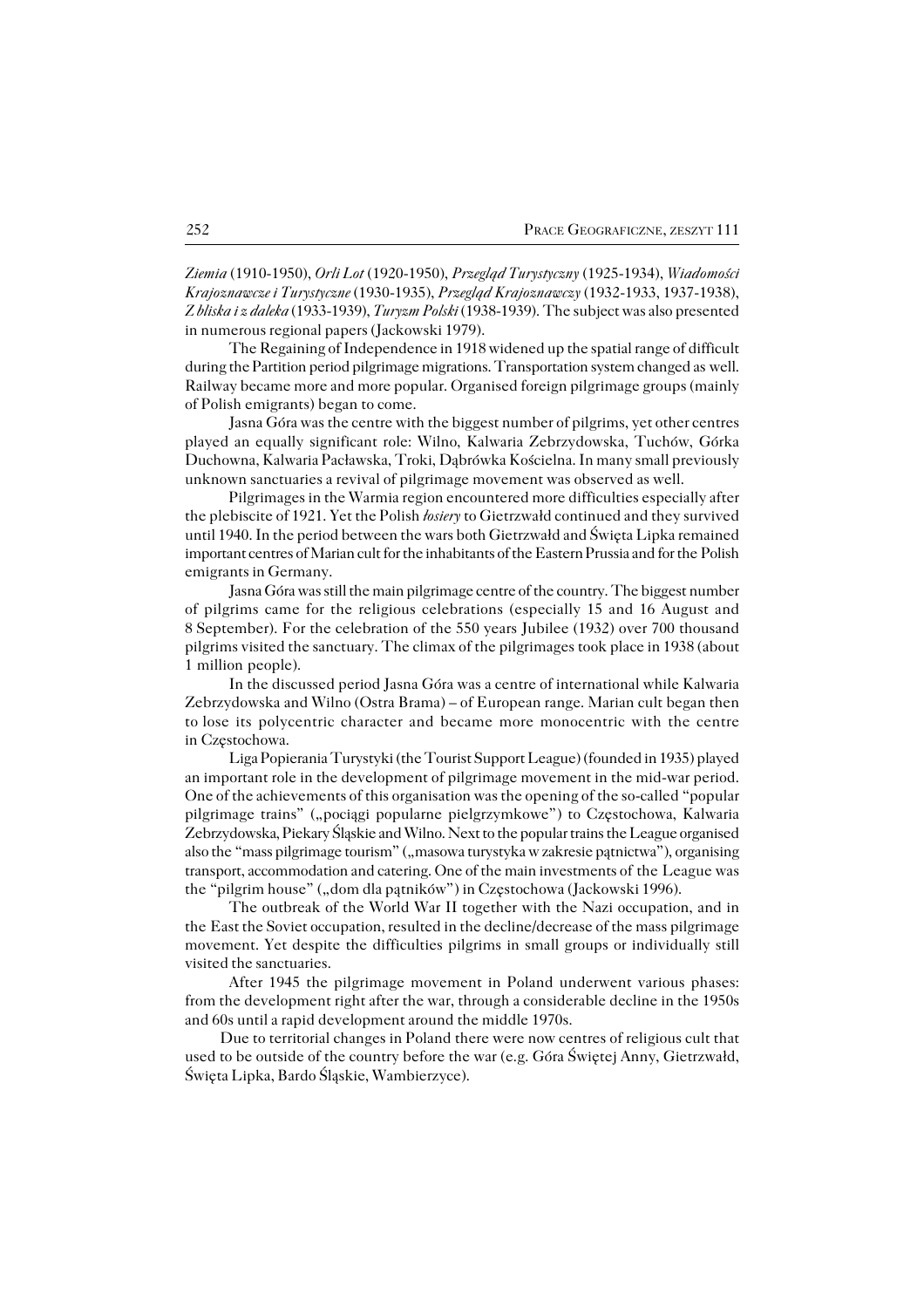Several miraculous pictures (or their copies) of Our Lady were brought to Poland from the area of the former Eastern Territories of Poland, that after the war were taken over by the Soviet Union.

At the beginning of the 1950s a clear decline in the pilgrimage migration was observed. For many reasons organising of a pilgrimage became considerably difficult and met various obstacles and restrictions. For many years the communist authorities did not give permits for organising group pilgrimages especially of a walking character (the only exception was the Warsaw Pilgrimage). Despite these restrictions the pilgrimages took place very often illegally. The pilgrims were persecuted, very often lost their jobs with summary procedure. The authorities persecuted in most cases the secular guides of the pilgrimages who met the most difficulties. That is why the clergy took this function over. In the organisation of pilgrimages frequently people actively engaged in the touristic movement took part. Under the label of 'excursion' very often a pilgrimage led to various shrines was hidden. The participation in a pilgrimage had both spiritual and patriotic reasons as it was also during the time of the Partitions. This phenomenon was especially visible in the 1980s.

The pilgrimages of the end of the 1970s and 80s were an essential unifying factor in the process of the building up of the local and regional bonds but what is more important they provided one of the most crucial elements of the national integration ofthe Poles. Pedestrian pilgrimages especially those going to Marian sanctuaries played and still do play a unique role. During the few days journey on the pilgrimage route the pilgrims met inhabitants of different parts of Poland, people of various professions, inhabitants of the cities and of the countryside. An invisible thread of reconciliation has been born then together with a sense of a special community spirit – religious but also social and national.

**3.**

Major Catholic centres are of international range. They are as follows: Jasna Góra in Częstochowa, Niepokalanów, Kalwaria Zebrzydowska, Góra Świętej Anny, Kraków and Licheń. Oświęcim (Auschwitz) is a special centre where quasi pilgrimages of people of different religions from all over the world meet.

A group of places of a regional (country) range consists of centres with different pilgrimage traditions: Piekary Śląskie, Gniezno, Warszawa and Zakopane−Krzeptówki.

25 sanctuaries can be placed in a group of centres with an over regional range (usually covering the area of a few dioceses). The best known are as follows: Bardo Śląskie, Wambierzyce, Trzebnica, Ludźmierz, Tuchów, Kalwaria Pacławska, Kodeń, Leśna Podlaska, Gietrzwałd, Święta Lipka, Wejherowo, Swarzewo, Święty Krzyż, Dukla, Kałków−Godów. A group of sanctuaries of a regional range consists of nearly 135 sanctuaries, while 330 are of a local range.

Jasna Góra is the main pilgrimage centre (annually 4−5 million people). Kalwaria Zebrzydowska is considered the second (over one million pilgrims). From the beginning of the 1970s the importance of Niepokalanów as a pilgrimage centre connected to the cult of the Immaculate Virgin and the Saint Franciscan Maksymilian Kolbe has grown. Warsaw with the tomb of priest Jerzy Popiełuszko became in the 1980s a patriotic pilgrimage place.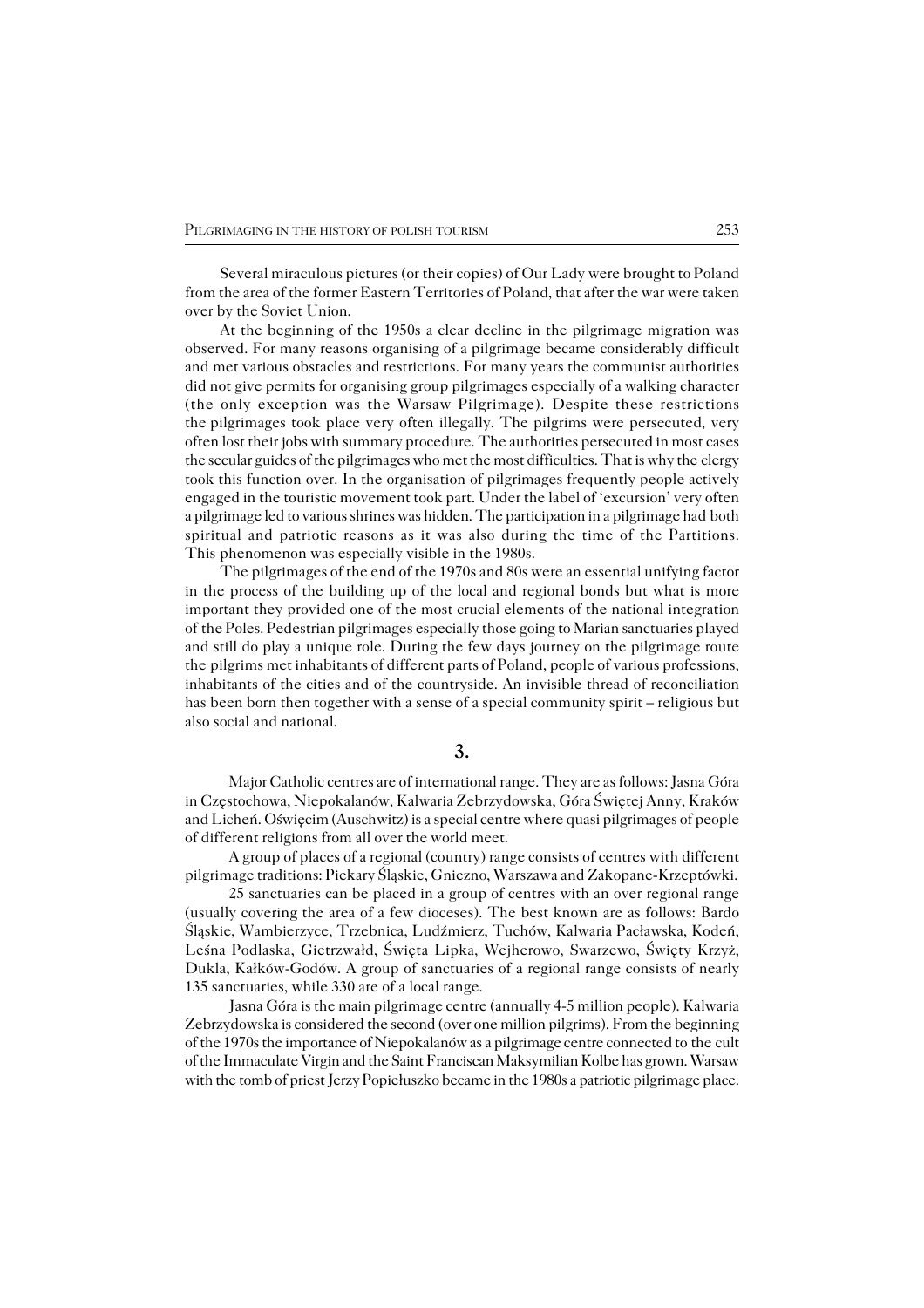Pilgrimages to Cracow have always been traditionally connected to the cult of St. Stanisław Bishop and Martyr patron saint of Poland and to the cult of St. Queen Jadwiga as well as the Passion cult in Mogiła. Yet the majority of religious visits (annually over 1 million) has recently been connected to the Sanctuary of the Divine Mercy in Łagiewniki and the cult of St. Sister Faustyna.

What has to be mentioned is the phenomenon of special pilgrimages of the Poles going to meet the Pope John Paul II during his apostolic visits in his Fatherland in theyears: 1979, 1983, 1987, 1991, 1995, 1997, 1999, 2002. Hundreds of thousands of pilgrims often from very distant places come for the main celebrations conducted by the Holy Father. All meetings with the Holy Father become at that certain moment the major pilgrimage centres of the country. What is special about these meetings is certainly the unique atmosphere, not very common during other religious celebrations. During the communist time those meetings re the source of strength and the feeling of solidarity for all the Poles.

**4.**

Jasna Góra is one of the biggest and most important religious cult centres in theworld and not only within Christianity. After Lourdes it is the second Marian cult centre in Europe. And what is also important, it is the biggest in the Christian world Marian cult centre whose development was not connected to the Apparitions of the Holy Virgin. Because of the importance of the Jasna Góra sanctuary in the history of the Polish nation as well as in the history of the vast part of our continent this place is considered a spiritual centre of Poland and one of the most important centres of this kind in Europe. From thevery beginning of its existence Jasna Góra played a crucial role in the Universal Church. Numerous visits of the representatives of various Churches from all over theworld together with the pious visits of the Holy Father at the end of the Millennium were visible signs of the situation. In Jasna Góra on 4 June 1979 John Paul II took *an Act of devoting himself, his fatherland, the Church and all the people and continents* to theHoly Virgin. The Holy Father invited young people from all over the world to Jasna Góra for the 6<sup>th</sup> World Youth Day (August 1991) and Our Lady of Częstochowa almost all over the world is called *the pope's Madonna*.

According to records in the 16th century pilgrims used o come to Jasna Góra from over 200 places. The importance of this place can be strengthened by the fact that all the Polish kings went on pilgrimages to Jasna Góra (except Stanisław August Poniatowski) some came several times. A revival of the pilgrimage movement was observed especially after the defence of Jasna Góra against the Swedish army (1655) and after the Lwów vows of the king Jan Kazimierz (1 April 1656). The cult of Our Lady of Częstochowa asthe Queen of Poland was also established then.

In the 17<sup>th</sup> century a pilgrimage to Czestochowa became such an important religious practice that nobody dared to forbid the villein peasants to participate in it. Already then special pilgrimage routes began to emerge. In the  $17<sup>th</sup>$  century a tradition of permanent walking pilgrimages to Częstochowa started to be born. The number ofthose pilgrimages grew in the following centuries. Among others the Warsaw Pilgrimage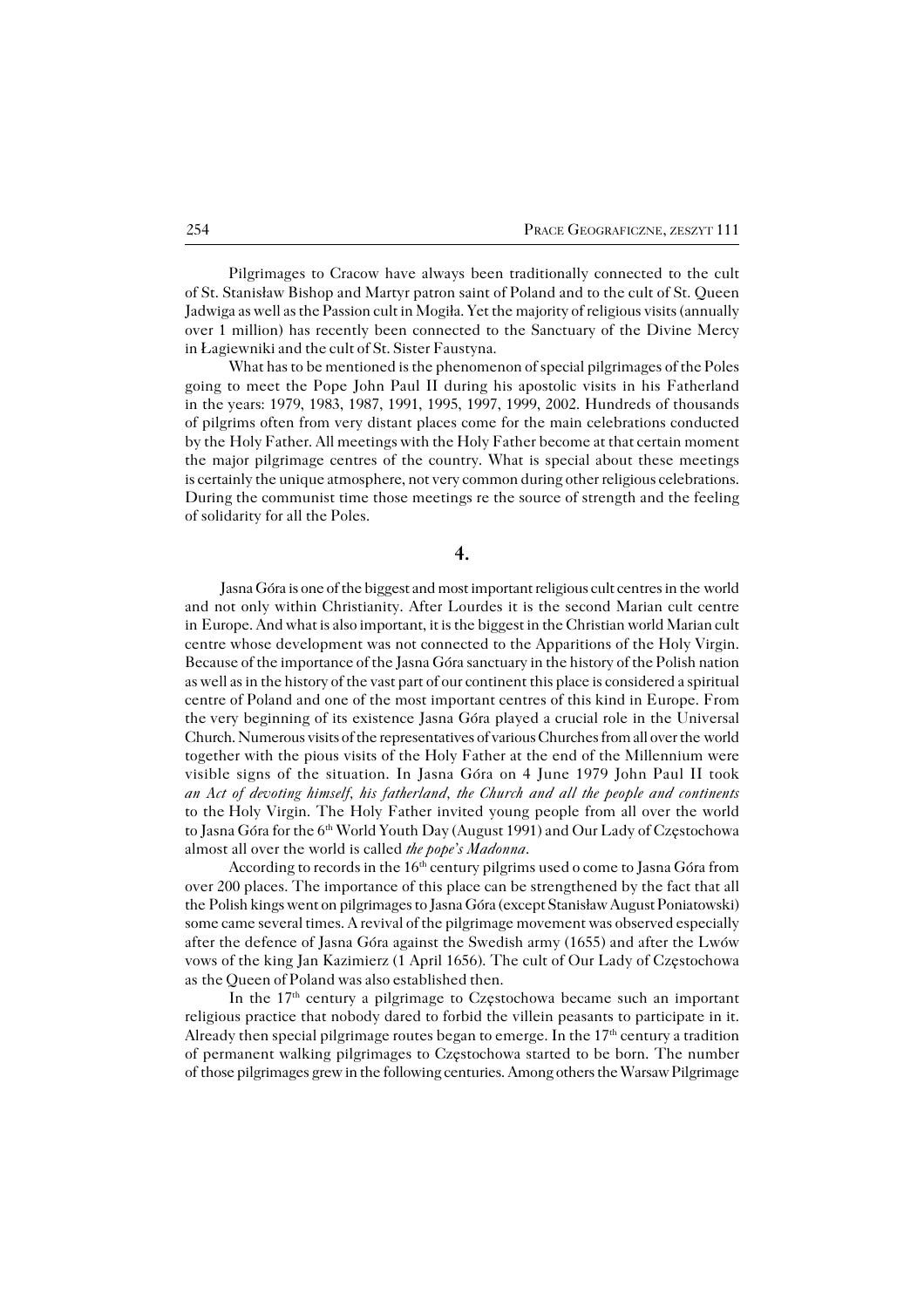has been organised since 1711. Jasna Góra played a crucial role especially during the period of Partitions of Poland (1772−1918).

During the national servitude the pilgrimages were an important form of both religious and patriotic manifestations. Many outstanding people connected with culture used to visit Jasna Góra, among others Zygmunt Krasiński, Stanisław Moniuszko, Jan Matejko, Jan Chełmoński, Eliza Orzeszkowa, Henryk Sienkiewicz, Władysław Stanisław Reymont, Cyprian Kamil Norwid, Władysław Syrokomla, Julian Ursyn Niemcewicz. Poets, writers, painters and musicians very often devoted their works to the Jasna Góra Sanctuary.

During the period of the Second Republic of Poland (1918−1939) Jasna Góra had a worldwide range. Apart from the religious aspect pilgrimages were also a crucial element in the process of integration of the Polish society not divided any more by thePartitions. In August 1920 after the battle called 'Miracle upon the Vistula River' (Cud nad Wisłą) people lying with their arms outstretched in the main square of the Jasna Góra monastery once again proclaimed Our Lady of Częstochowa the Queen of Poland.

During the World War II pilgrimage movement to Jasna Góra did not cease to exist. Despite great danger small groups of pilgrims were observed yet the vast majority came individually. Throughout the whole occupation period and even during the Warsaw Uprising the Warsaw Pedestrian Pilgrimage continued to take place. Alsostudent pilgrimages were of an organised character (1940−1944). In the pilgrimages of 1942 and 1943 Karol Wojtyła, now the pope John Paul II took part as a representative of the students of the underground Jagiellonian University.

In the first decade after the war the annual number of pilgrims was around 1 million. At the beginning of the 1950s the pilgrimage movement considerably decreased. Especially the number of pedestrian (walking) pilgrimages decreased. Until the middle 1970s walking pilgrimages were limited merely to the Warsaw Pilgrimage which has never been banned by the authorities (except for the incident of 1963) who have never dared to due to propaganda reasons.

The celebrations of 1966 connected to the Millennium of Christianity in Poland became a turning point for the revival of pilgrimage movement to Jasna Góra. The 600 years Jubilee of Jasna Góra started in 1976 was yet another impulse. Due to the internal situation of the country the communist authorities were somehow forced to respect the needs of the faithful pilgrimaging to the Black Madonna in organised groups (especially pedestrian) to a larger extent. The climax of pilgrimaging was connected to the respective visit of the Holy Father in Jasna Góra in the years: 1979, 1983, 1987, 1991 (6th World Youth Day), 1997, 1999 and the celebrations of the600 years Jubilee of the monastery in the years 1982−1983. Some walking pilgrimages began in connection to this solemn anniversary.

Since the first pilgrimage of the Holy Father Jasna Góra has been annually visited by some 4−5 million pilgrims. Since the end of the 1970s a considerable increase of pedestrian pilgrimage movement to Czestochowa has been observed – annually approximately 200 thousand pilgrims. There are over 50 walking pilgrimage routes to Częstochowa across Poland, the length of which is from a few to a few thousand kilometres. Walking pilgrimages to Jasna Góra became a very specific religious, social and cultural phenomenon in the world scale.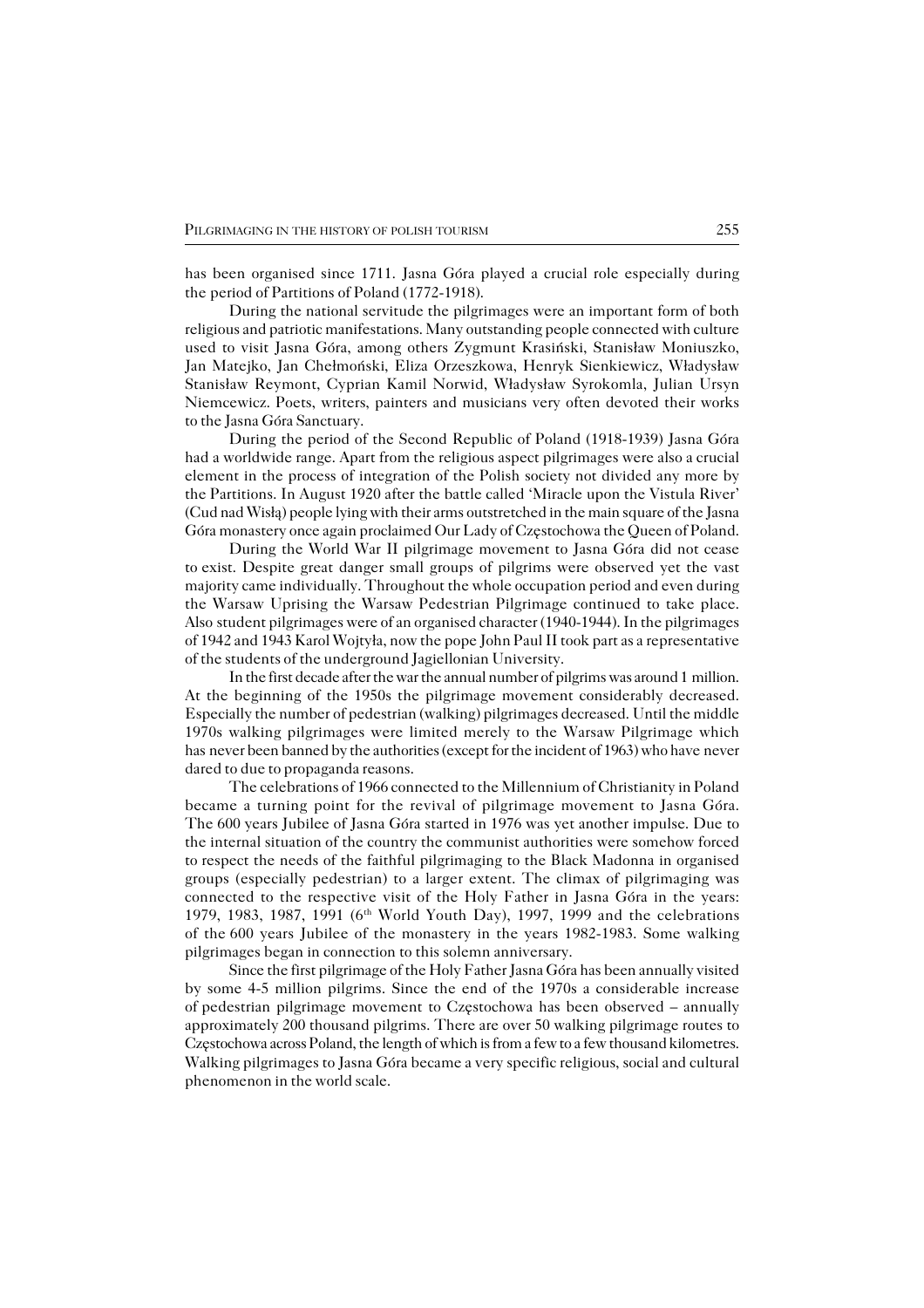### **5.**

At the end of the 16th century the Passion cult was already known and well grounded in the territory of Poland. The only thing that was missing were the popular in the Western Europe calvaries. The tradition in Poland began in 1602 with a monumental Kalwaria Zebrzydowska. It has provided a model for many similar objects emerging during the  $17<sup>th</sup>$  and the following centuries. The following calvaries were built respectively: Pakość nad Notecią (1628), Kalwaria Żydowska (1640), Kalwaria Żmudzka (1642), Wejherowo (1649), Werki near Wilno (1664), Pacław (1668), Góra Kalwaria (1670), Krzeszów (1672), Wambierzyce (1681−1708), Góra Świętej Anny (1700−1709), Ujazdów (1731). Over 60calvaries were built in the territory of Poland until the present day yet only some of them survived until now. New calvaries still emerge. The "youngest" are the calvaries in Leżajsk and Kałków−Godów.

Because of the religious importance of Kalwaria Zebrzydowska the Poles called the sanctuary "Częstochowa" or "Jasna Góra of the South". During the twenty−year period between the world wars Kalwaria Zebrzydowska was the second, after Jasna Góra, pilgrimage centre of the country. It maintained the position until now. The Holy Father John Paul II was emotionally bound with this sanctuary already in his childhood. During his visit on 7 June 1979 he said that *there is something special about Kalwaria, something that drags a man inside*. Because of the relation of the Holy Father to Kalwaria Zebrzydowska the sanctuary is sometimes called the "Papal Calvary" or the "Calvary of the Pope" (Kalwaria Papieska). Annually over 1 million pilgrims come here. The biggest number of pilgrims is usually recorded during the Holy Week and during the August Marian festivities. The fact that on 1 December 1999 Kalwaria Zebrzydowska was included in the UNESCO World Heritage List (of Culture and Nature) proves the spiritual importance of this place.

From the beginning of the  $17<sup>th</sup>$  century until now the calvaries have been animportant element of the Polish religiousness and culture. In the time of national servitude they were the centres keeping up the spirit of the nation. They have an enduring place in the Polish landscape and from the very beginning of their existence they have been the "Polish Jerusalems".

**6.**

In the history of the Polish nation one can easily find periods when the religious practices were closely connected to the patriotic current. The pilgrimages were subject to this phenomenon as well. Since the Swedish "flood" (1655) Jasna Góra has become anational and state symbol. The sanctuary sustained its symbolic meaning during thePartitions or the German occupation as well as during the decline of communism in1989. It is also a national symbol now. Since the Lwów vows of the king Jan Kazimierz (1656) when he officially proclaimed Our Lady the Queen of Poland Marian cult has become a state cult. An important role in the process of integration of the Polish nation was played by the sanctuaries and shrines situated on the boundaries of the country.

The patriotic aspect of pilgrimages was prevalent during the Partitions. The pilgrimage sanctuaries became very popular. The Church became the most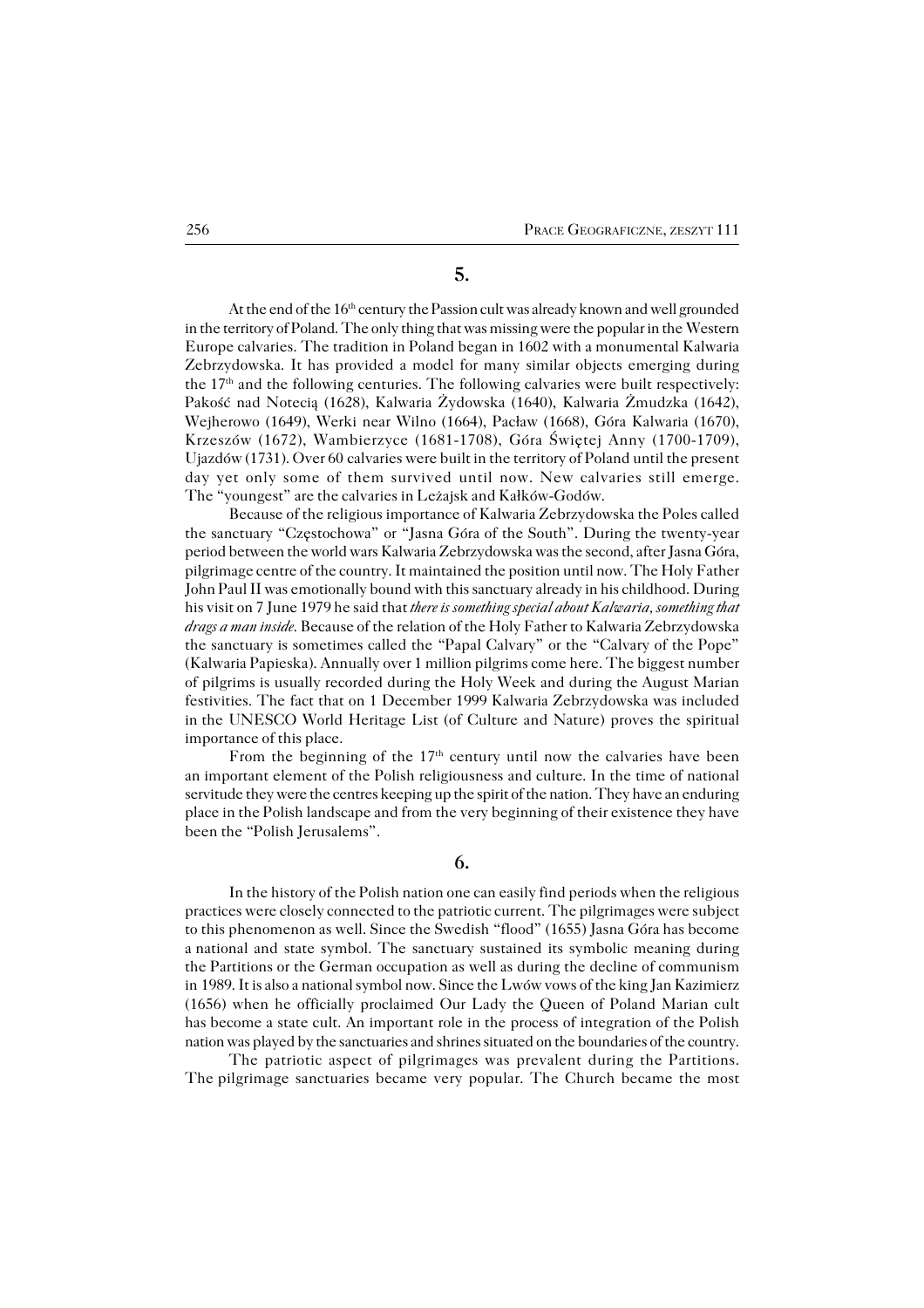important institution integrating the nation. What happened was the linkage of the national and religious consciousness, a phenomenon unknown in other European countries (Olszewski 1996). In the pilgrimage centres Poles from the area of all the Partitions met and the national integration process took place. The Partition authorities made it impossible to organise official pilgrimages to the sanctuaries especially to those best known. Pilgrimages going to Jasna Góra were persecuted to the largest extent.

Each of the existing sanctuaries contributed to the process of strengthening the religious bonds as well as national, local and regional ones.

At the end of this discussion the Polish phenomenon of "national pilgrimaging" connected to Cracow must be mentioned. It started in the second half of the 19th century and lasted until the World War I. The National Tourist Society (Krajowy Związek Turystyczny) played an important role in the development of this kind of migration. In the above−mentioned period Cracow has again become the spiritual capital of Poland. For centuries the city has also been the national necropolis. In the period of the loss of independence this "accumulation of *the sacred*" together with the necropolis function made Cracow the most important "refuge of the Polish spirit" (Ziejka 1994).

The post war period confirmed the universal and timeless character of the co−existence of the religious and patriotic elements in the pilgrimages and it also proved that such phenomenon is strongest during the time of political, social and economical repression.

Jasna Góra played a special role during the communism. The pilgrimages to the Sanctuary (especially the walking ones) became a symbol of the unity of Church and nation. The peregrinations to Jasna Góra became a form of both religious and patriotic manifestation. They were also a form of protest against the communist system. The biggest intensity of such manifestations was observed during the Martial Law (Stan Wojenny). The Working World Pilgrimage (Pielgrzymka Świata Pracy) organised since 1982 by priest Jerzy Popiełuszko was the pilgrimage most persecuted by the regime.

The patriotic element in the pilgrimages of the Holy Father to his Fatherland aswell as in all his ministration and speeches during the service and various meetings should not be omitted, either. The Sanctuary of St. Stanisław Kostka in Warsaw – Żoliborz with the tomb of priest Popiełuszko murdered by the security service in 1984 became avery specific centre where the patriotic element was connected to the religious cult tothe largest extent. Pilgrimages from all over the country used to come there also numerous foreigners were recorded. In the period of 1984−1994 over 12 million pilgrims visited the tomb of priest Popiełuszko. Especially the visit of the Pope John Paul II in1987 was of a special significance.

## **7.**

For centuries Poland has been a multinational and multireligious country. The pilgrimage migrations were a reflection of this situation.

Poczajów (after 1939 in Ukraine) has for ages been the main pilgrimage centre ofthe Orthodox Church and it played a similar role for the Orthodox people as Jasna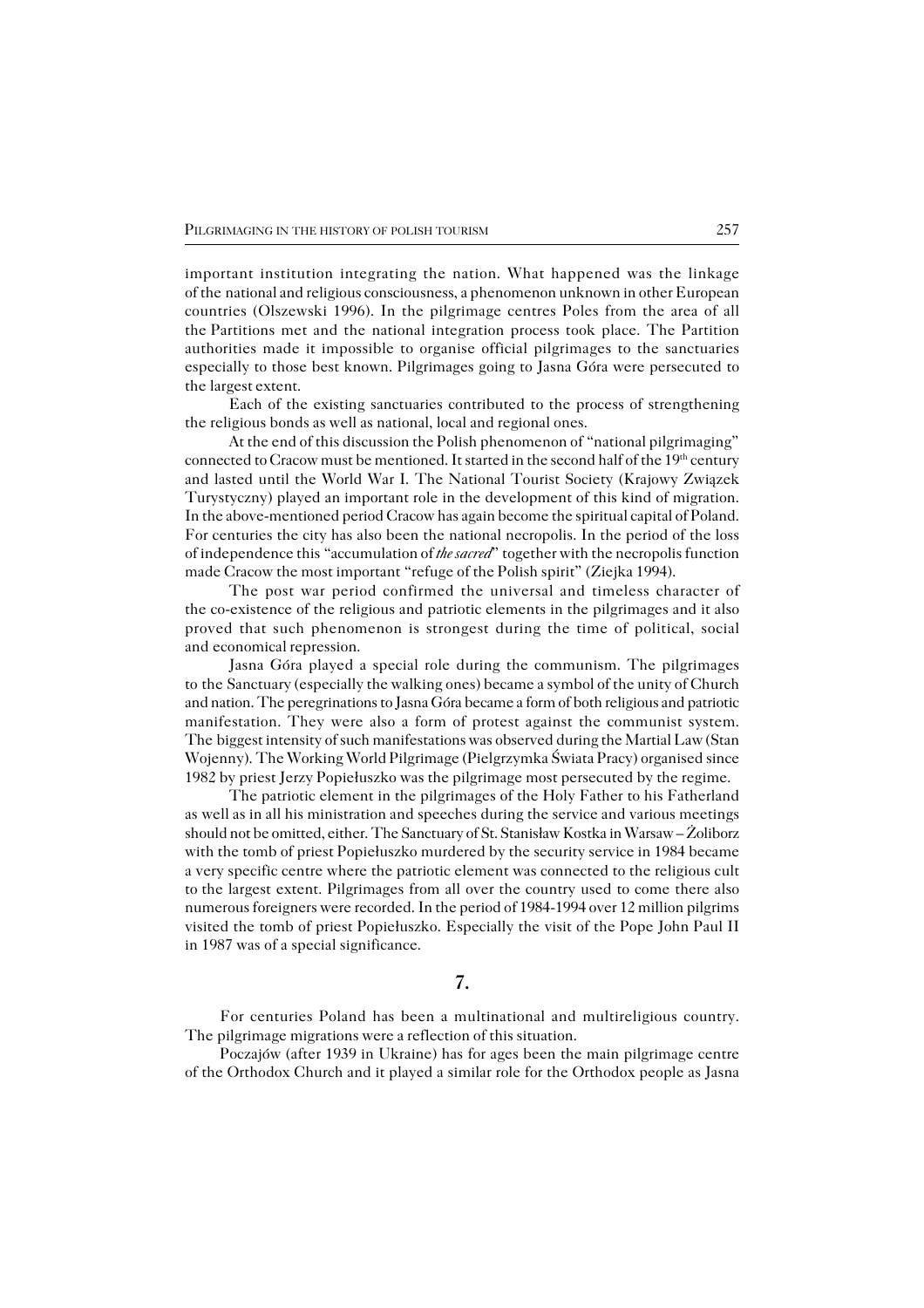Góra for the Polish Roman Catholics. Both the Orthodox, the Uniates and the Catholics used to pilgrimage there.

In the  $17<sup>th</sup>$  century there were probably over 100 Orthodox religious cult centres in the territory of Poland. The Polish Orthodox people have for centuries gone on pilgrimages to the main sanctuaries especially to Poczajów, Żyrowice, Jabłeczna and Grabarka. Nowadays the Orthodox Church in Poland has one centre of an international range (Grabarka), one centre of a country range (Jabłeczna), two supraregional centres (Supraśl, Góra Jawor) and over 10 of regional range.

Also the Jewish communities had their pilgrimages. They were most of all the pilgrimages to the graves of people that died in the opinion of holiness. The custom developed together with the development of Chassidism and kabala. Cracow has been one of the main centres of religious life of the Jews and it still is. Jewish pilgrims from all over the world visit the Remuh Cemetery. In the Carpathians Chassids used to visit the tzaddiks' residences in Dynów, Rymanów, Stary Sącz and Bobowa. Leżajsk has been an important centre of Chassidism since the 17<sup>th</sup> century and the international range of this city remained until now. After the World War II Oświęcim (Auschwitz) became a specific cult and memorial place.

The peregrinations of the Polish Muslims – the co−called Polish Tartars must be mentioned to make the picture of the Polish pilgrimages complete. For years they have pilgrimaged to two centres with a country range – Łowczyce and Sieniawce (former Nowogródek voivodeship). For Polish Tartars those pilgrimages replaced the pilgrimages to Mecca. At present the religious life of the Muslims in Poland is concentrated in Bohoniki and Kruszyniany.

### **8.**

After 1989 travel agencies both church and secular started to specialise in the pilgrimage service. Religious tourism was also included in the activities ofthePolish Touristic Society (Polskie Towarzystwo Turystyczo−Krajoznawcze). A special infrastructure for the wandering pilgrims began to emerge. Also the touristic guide books and literature concerning this subject started to be edited as well as specialistic periodicals such as *Peregrinus Cracoviensis* edited by the Institute of Geography and Spatial Management of the Jagiellonian University or *Miejsca Święte* of the Pallotines. The majority of the pilgrimage centres has their own publishers editing books and periodicals for pilgrims.

The beginning millennium of the history of Poland is somehow embraced in two crucial religious events connected to the pilgrimages. At the beginning of Christianity in Poland and at the same time at the beginning of the Polish statehood the German emperor Otto III went in the year 1000 on a pilgrimage to the territory of Poland to visit the tomb of St. Adalbert in Gniezno. This date is considered the beginning of Christian pilgrimages in Poland. And thus at the end of the millennium in 1991 nearly two million young people form all over the world (not the king and his court this time) came to Poland for a meeting with the Polish pope to seek support for their aspirations to enter the third millennium as one great community, free of all the divisions and political borders.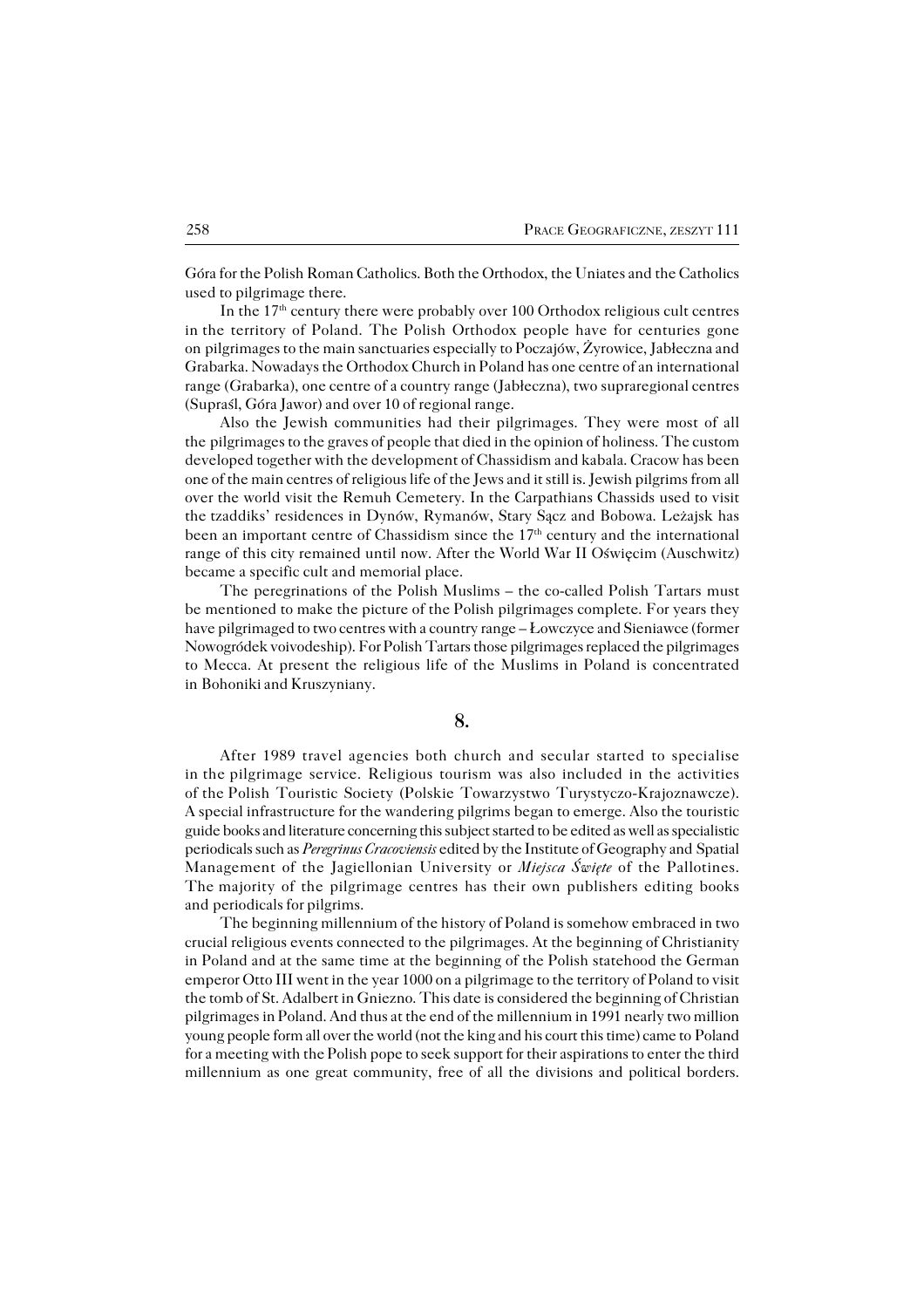There is yet another Polish accent – the greatly developing Passion cult and the cult ofSt. Faustyna Kowalska. One can state that as in the Middle Ages the cult of St. James the Greater of Compostella was the main factor in the development of the pilgrimage movement and the invocations of the Christian churches and shrines, the cult of St. Faustyna and the Divine Mercy plays a similar role in the contemporary world. The mentioned above events emphasise the universal and timeless character of the phenomenon of pilgrimaging that can be a specific proof of the cultural continuity of the inhabitants of our country and continent.

#### **References**

Jackowski A., Sołjan I., Bilska−Wodecka E., 1999, *Religie świata. Szlaki pielgrzymkowe*, Poznań.

- Jackowski A., 1979, *Bibliografia historii krajoznawstwa i turystyki w Polsce,* [w:] *Ziemia 1975−1976, Prace i materiały krajoznawcze*, Warszawa.
- Jackowski A., 1995, *Rozwój pielgrzymek w Polsce,* [w:] A. Jackowski (red.) *Przestrzeń i sacrum*, Kraków.
- Jackowski A., 1998, *Pielgrzymowanie*, Wrocław.
- Olszewski D., 1988, *Motywy maryjne w polskiej religijności w XIX wieku,* [w:] *Niepokalana. Kult Matki Bożej na ziemiach polskich w XIX wieku*, Lublin.
- Olszewski D., 1996, *Polska kultura religijna na przełomie XIX i XX wieku*, Warszawa.
- Pruszcz P.H., 1662, *Morze Łaski Bożej, które Pan Bóg w Koronie Polskiej....przy obrazach Chrystusa.... i Matki Jego.... wylewa*, Kraków.
- Schenk W., 1979, *Pielgrzymki Polaków do sanktuariów maryjnych i Świętych Pańskich (X−XVIw.),* [w:] *Częstochowskie Studia Teologiczne*, 7.
- *Studia Warmińskie*, 1977, XIV, Olsztyn.
- Witkowska A., 1984, *Kulty pątnicze piętnastowiecznego Krakowa. Z badań nad miejską kulturą religijną*, Lublin.
- Witkowska A., OSU, 1995, *Maryjne loca sacra na ziemiach dawnej Rzeczypospolitej w początkach, XIX wieku,* [w:] A. Jackowski (red.) *Przestrzeń i sacrum*, Kraków.
- Ziejka F., 1994, *Krakowscy pątnicy,* [w:] R. Godula (ed.) *Klejnoty i sekrety Krakowa. Teksty z antropologii miasta*, Kraków.

## **Pielgrzymki w dziejach polskiej turystyki**

#### **Streszczenie**

Rola i miejsce Polski w światowych migracjach pielgrzymkowych są znaczące. Niestety nie zawsze jesteśmy świadomi rangi i tradycji pielgrzymowania na ziemiach polskich. Mimo skomplikowanej historii i okresów, w których stosunki polityczne utrudniały rozwój masowych form pobożności – zwyczaj pielgrzymowania przetrwał. Polska należy do tych nielicznych krajów świata, w których wielka aktywność